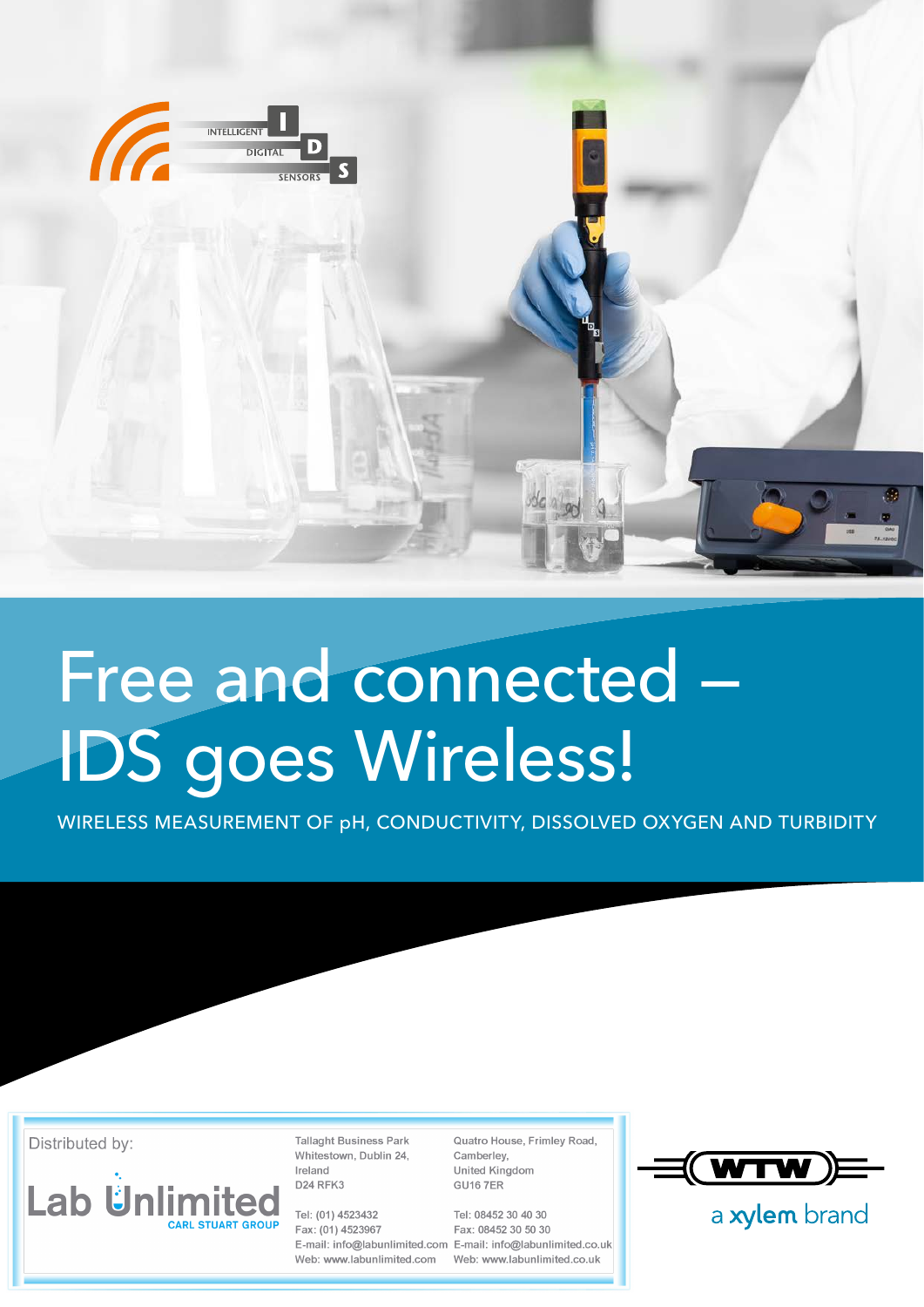# IDS goes Wireless!

- No cables
- Securely connected
- Same module for all parameters

Signal LED

Key to start and save the measuring

### Unleash your sensors!

Put your wireless module on your IDS plug head sensor, confirm the connection – done! Put your module at your desired sensor or use a separate one for each of your sensors.

#### Start and save your measuring directly at the sensor!

No cables, no tugging, full flexibility in all areas where cables or meters would disturb, even under laboratory hoods or laminar flow benches.



#### Smart meter module

The module at the meter works depending on its number of channels with up to three sensors simultaneously!





Opening for electrolyte solution refilling *(only pH electrodes with liquid electrolyte)*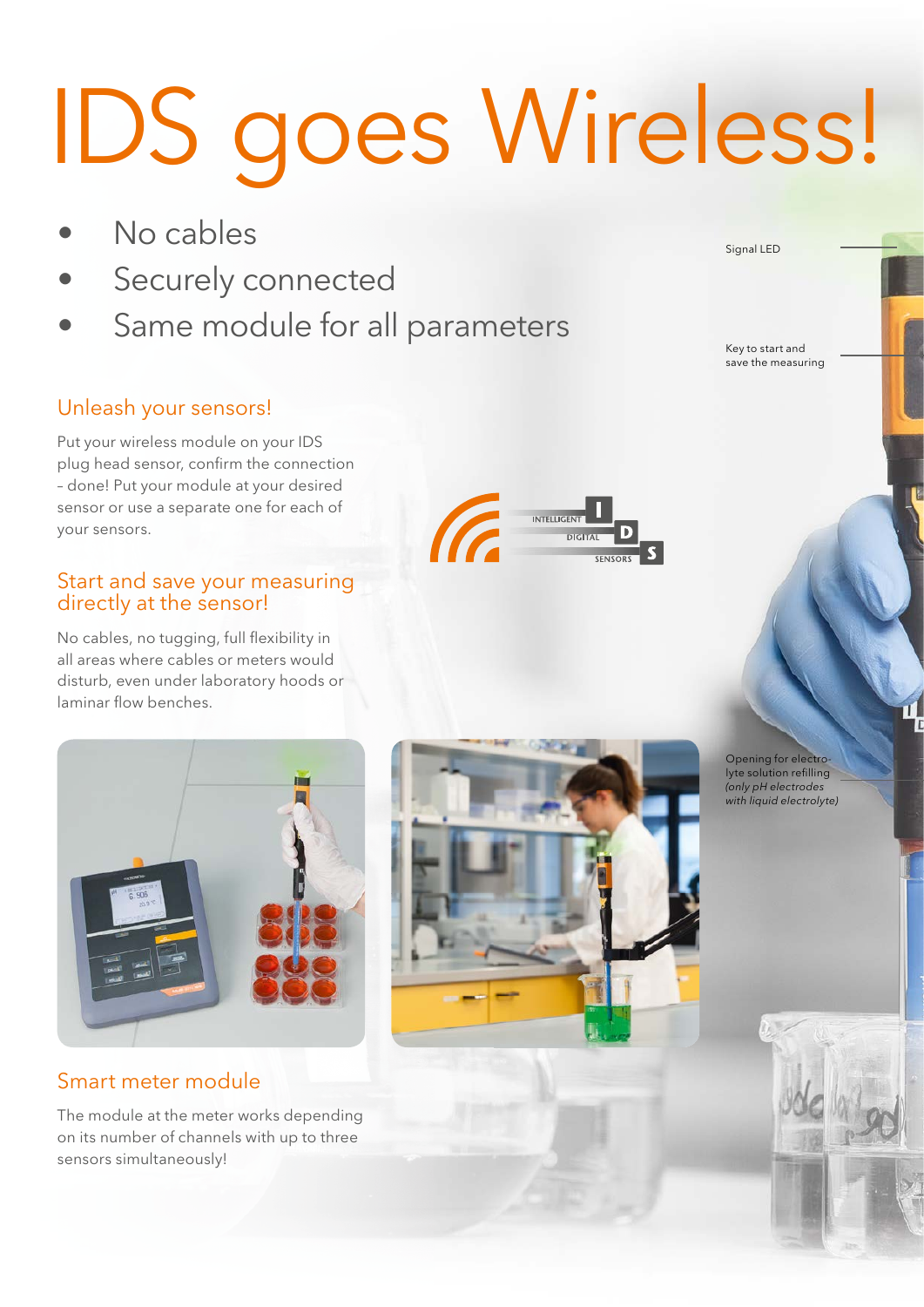

Wireless module IDS WLM-S



Universal plug head

Sensor head

Small is beautiful:

Cascadable USB charger for sensor modules. For charging of modules with or without electrode connected. Suitable for wall mounting!

#### WTW offers a kit

consisting of wireless module for sensor and meter (one of each), USB charger and universal USB power supply.

Complete kit:



Sensor shaft

Wireless module IDS WLM-M

#### Suitable Sensors:

All WTW IDS sensors with plug head

#### Suitable Meters:

#### **WTW's following IDS portable meters:**

Our up-to-date IDS portable meters:

- MultiLine® Multi 3630 IDS
- MultiLine® Multi 3620 IDS
- MultiLine® Multi 3510 IDS

To measure wireless with the following older IDS portable meters please run the latest firmware updates:

- MonoLine 3310 IDS
- Multi 3310 IDS

#### **All WTW IDS benchtop meters:**

Our up-to-date IDS benchtop meters:

- inoLab® Multi 9630 IDS
- inoLab® Multi 9620 IDS
- inoLab® Multi 9310 IDS

To measure wireless with the following older IDS benchtop meters please run the latest firmware updates *(available within a short time – please contact us)*:

- inoLab® Multi 9430 IDS (with restrictions)
- inoLab® Multi 9420 IDS (with restrictions)